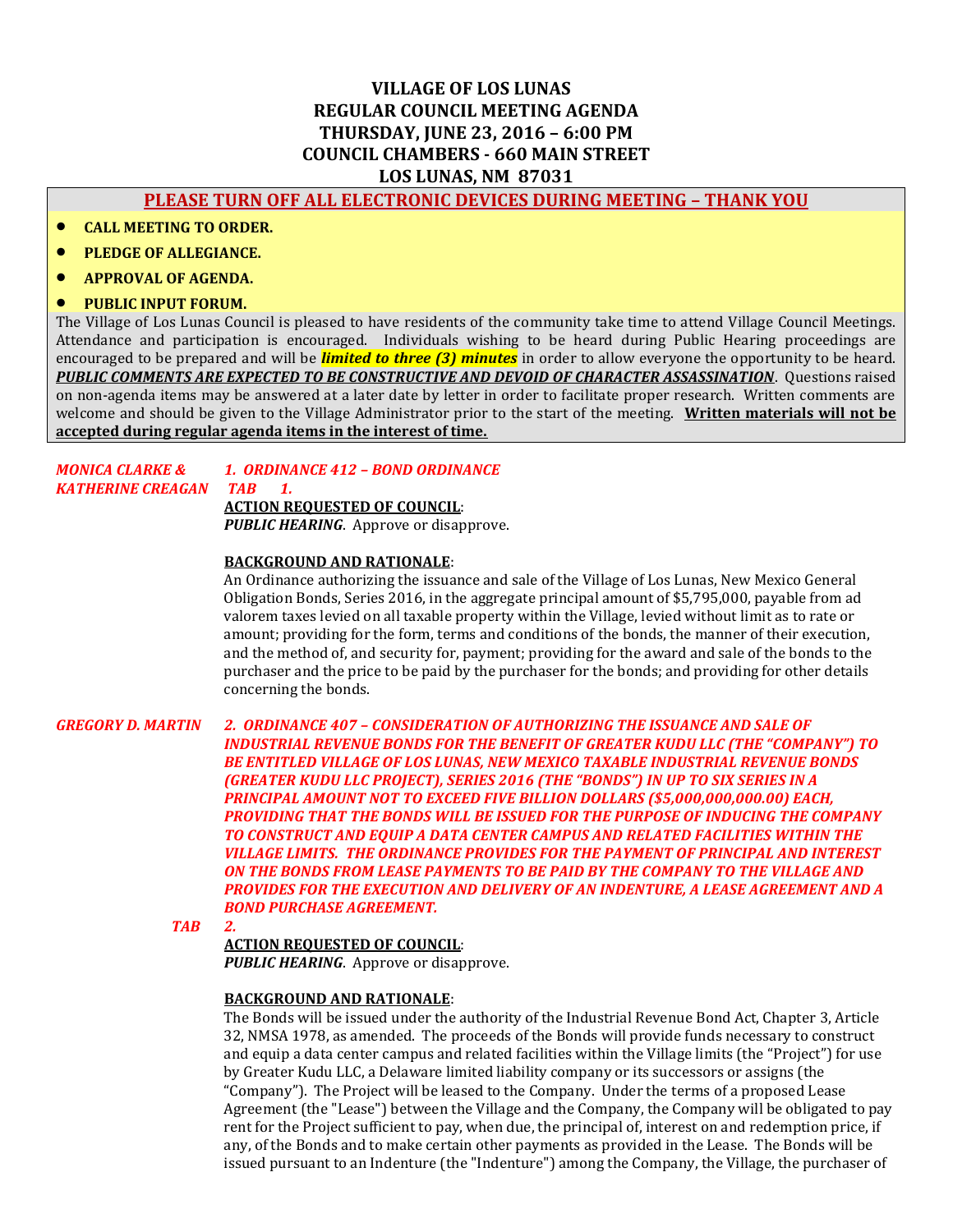the Bonds, and a depositary. The Bonds will be sold to a bond purchaser pursuant to the terms of a proposed Bond Purchase Agreement. The principal of, interest on and redemption price of the Bonds will never constitute an indebtedness of the Village within the meaning of any provision or limitation of the constitution or laws of the State of New Mexico and the Bonds will never constitute nor give rise to a pecuniary liability of the Village, or a charge against its general credit or taxing powers. The Bonds will mature, bear interest, be subject to prior redemption, and contain other terms and provisions all in accordance with the Indenture and the Ordinance. The Project may serve to encourage economic development in the area.

# *CHRISTINA AINSWORTH 3. ACCEPTANCE OF MAINTENANCE – TRACTS A-3 THRU A-12 LANDS OF PETER H. NAUMBERG.*

*TAB 3.*

## **ACTION REQUESTED OF COUNCIL**:

Approve or disapprove.

#### **BACKGROUND AND RATIONALE**:

The plat dedicates an extension of Ken Haynes Drive and Camino del Rey Drive in addition to other related infrastructure.

#### *NAITHAN GURULE 4. RECOGNIZE LOS LUNAS POLICE OFFICER PATRICK YOKOYAMA FOR OUTSTANDING JOB PERFORMANCE AT THE NEW MEXICO LAW ENFORCEMENT ACADEMY.*

*TAB 4.*

#### **ACTION REQUESTED OF COUNCIL**:

*Information purposes only*.

#### **BACKGROUND AND RATIONALE**:

LLPD would like to recognize Los Lunas Police Officer Patrick Yokoyama for his outstanding job performance. Officer Yokoyama is a resident of Los Lunas and began his career working in the Valencia County Regional Dispatch Center for 5 ½ years. Officer Yokoyama transferred over to the Police Department in April of 2015. Since that time, Officer Yokoyama has attended the New Mexico Law Enforcement Academy (NMLEA) in Santa Fe New Mexico and Graduated in May of 2016. Officer Yokoyama's academy class began with 52 cadets and 38 graduated. The basic academy lead instructor Fares Martinez made Officer Yokoyama the class leader in week 6. The class was having some difficulties with their performance and Officer Yokoyama was able to change the class direction in a positive way. The academy staff recognized Officer Yokoyama for his leadership while at the NMLEA and I would like to do the same. His leadership represented the positive and strong reputation of the Los Lunas Police Department and the Village of Los Lunas that we all work so hard to continue.

#### *GINNY ADAME 5. CONTRACT – EVALUATION CONTRACT FOR THE DWI PROGRAM.*

#### *TAB 5.*

## **ACTION REQUESTED OF COUNCIL**:

Approve or disapprove.

## **BACKGROUND AND RATIONALE**:

An Evaluation contract is being offered to Concha Montano whom is a nationally recognized trainer and consultant for diversity training, substance abuse prevention, strategic planning, community development, organizational development, evaluation, youth leadership, and team building with 31 years of experience to offer. The DWI Program has already completed 2 years of the evaluation process with Ms. Montano and in order to keep the fidelity of the current evaluation data previously collected it is important to continue with the same evaluator whom our program is fully satisfied with. Additional funding available to DWI Programs via HB 16 which is slated to sunset at the end of FY18 is tied specifically to evaluation of: Prevention, Treatment, and Compliance components. Evaluation will allow DWI Programs statewide to fully capture the outcomes of the work that is being done to assist Legislative bodies in fully understanding the importance of protecting funding to continue the local services DWI Programs provide.

*TAB 6.*

### *GINNY ADAME 6. CONTRACT – ENFORCEMENT CONTRACT FOR THE DWI PROGRAM.*

## **ACTION REQUESTED OF COUNCIL**:

Approve or disapprove.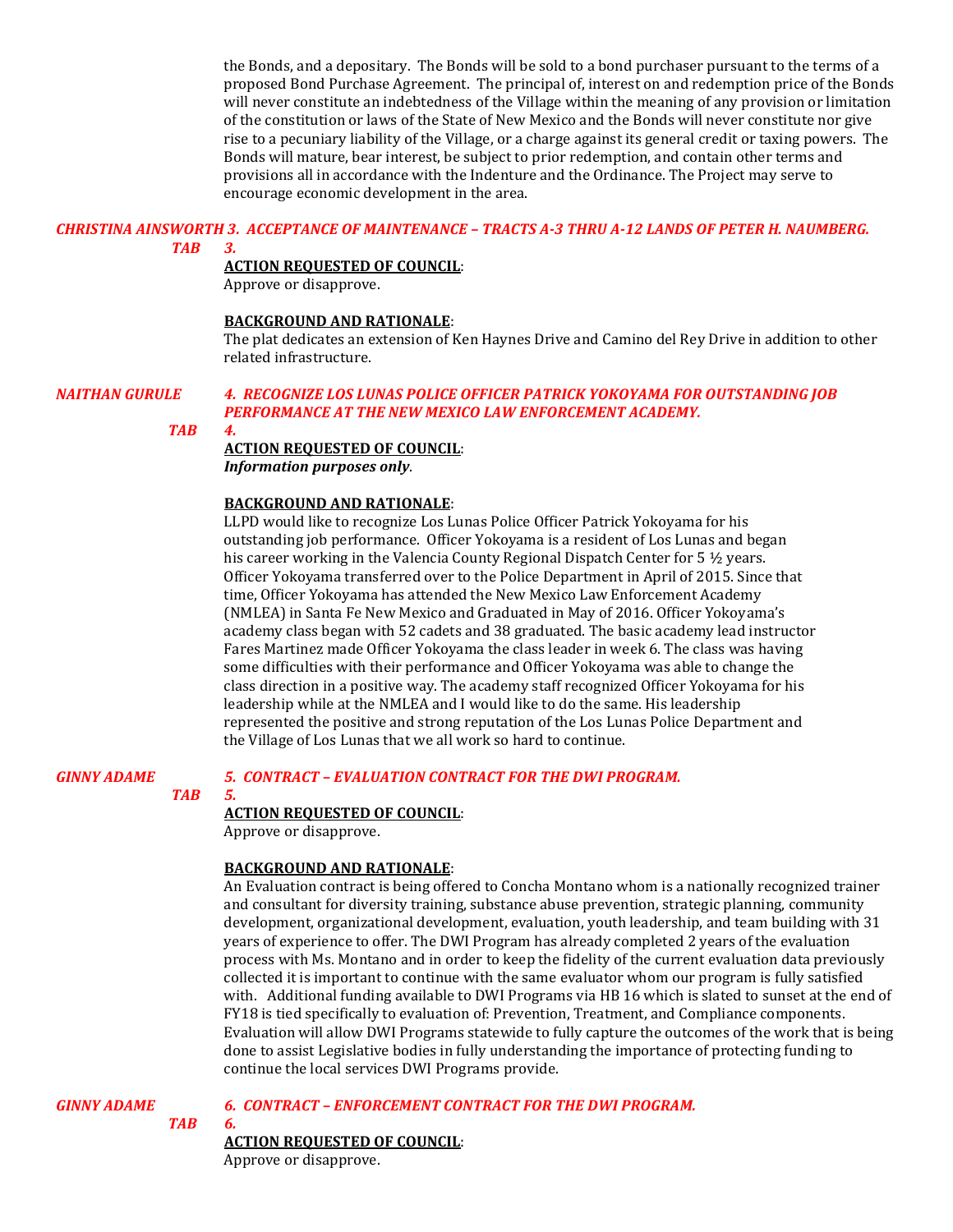### **BACKGROUND AND RATIONALE**:

The Enforcement contract is being offered to Joe Griego who is currently a Certified Police Officer working as a Student Resource Officer with Los Lunas Schools offering over 29 years of experience in Law Enforcement and over 17 years of experience as the Lead Underage Drinking Taskforce officer. Joe Griego is well respected within the local law enforcement community and has successfully fulfilled this contract for the past (6) years demonstrating his ability to work and coordinate with all the local law enforcement agencies to accomplish the mission and goals established for the Enforcement component of the Local DWI program.

## *GINNY ADAME 7. CONTRACT – TREATMENT CONTRACT FOR THE DWI PROGRAM.*

## *TAB 7.*

## **ACTION REQUESTED OF COUNCIL**:

Approve or disapprove.

## **BACKGROUND AND RATIONALE**:

Continuing a contract with treatment provider, Joann Cordova-Sanchez, Licensed Drug and Alcohol Abuse Counselor (LADAC) would allow the DWI Treatment Program the ability to refer and provide service for clients that are Spanish Speaking only. Ms. Cordova-Sanchez has developed rapport with the DWI Program's Spanish Speaking only clients and newly referred clients continue to offer positive feedback regarding the treatment services they receive.

## *JASON DURAN 8. CONTRACT – REQUEST PERMISSION TO ENTER INTO CONTRACT FOR SECURITY ATTENDANT.*

# *TAB 8.*

## **ACTION REQUESTED OF COUNCIL**:

Approve or disapprove.

## **BACKGROUND AND RATIONALE**:

Request permission to enter into contract with individual as security attendant at the Transportation Center for after-hours security services.

## *9***.** *EXECUTIVE SESSION – pursuant to NMSA 1978 Section 10-15-1(H), the following matters will be discussed in closed session:*

*TAB 9.*

- **a)** Hire Public Works Technician Entry Level Water/Sewer Division / Public Works Department.
- **b)** Hire FT Solid Waste Laborer Solid Waste Division / Public Works Department.
- **c)** Hire Administrative Assistant Community Development Department.
- **d)** Hire 2016 Summer Youth Beautification Program.
- **e)** Hire 2 Summer Youth Beautification Program Supervisors.
- **f)** Village Administrator Annual Performance Evaluation Action Plan.
- **g)** Village of Los Lunas Police Officer's Association Collective Bargaining Agreement (CBA).

## *10. TRAVEL: IN-STATE / OUT-OF-STATE.*

- *TAB 10.*
- **a)** Village employee is requesting retroactive permission to travel in-state to Portales, NM to assist the Portales Police Department with preparation for their accreditation audit (June 8-9, 2016). All travel costs will be paid for by the Portales Police Department.
- **b)** Village employee is requesting permission to travel out-of-state to San Diego, CA to attend the ESRI User Conference (June 26 – July 1, 2016). Estimated cost: \$1,765.00.
- **c)** Village employees are requesting permission to travel in-state to Hobbs, NM to attend the a Firearms Instructor Prequalification course (July 14-15, 2016). Estimated cost: \$368.00, which does not include fuel.
- **d)** Village employee is requesting permission to travel in-state to Hobbs, NM to attend a Firearms Instructor course (July 17-22, 2016 and July 24-29, 2016). Estimated cost: \$2,383.00, which does not include fuel.
- **e)** Village employee is requesting permission to travel in-state to Farmington, NM to attend training in Stopping DWI Defenses Cold (August 4-5, 2016). All Expenses will be paid by the Drug Recognition Expert (DRE) Program.